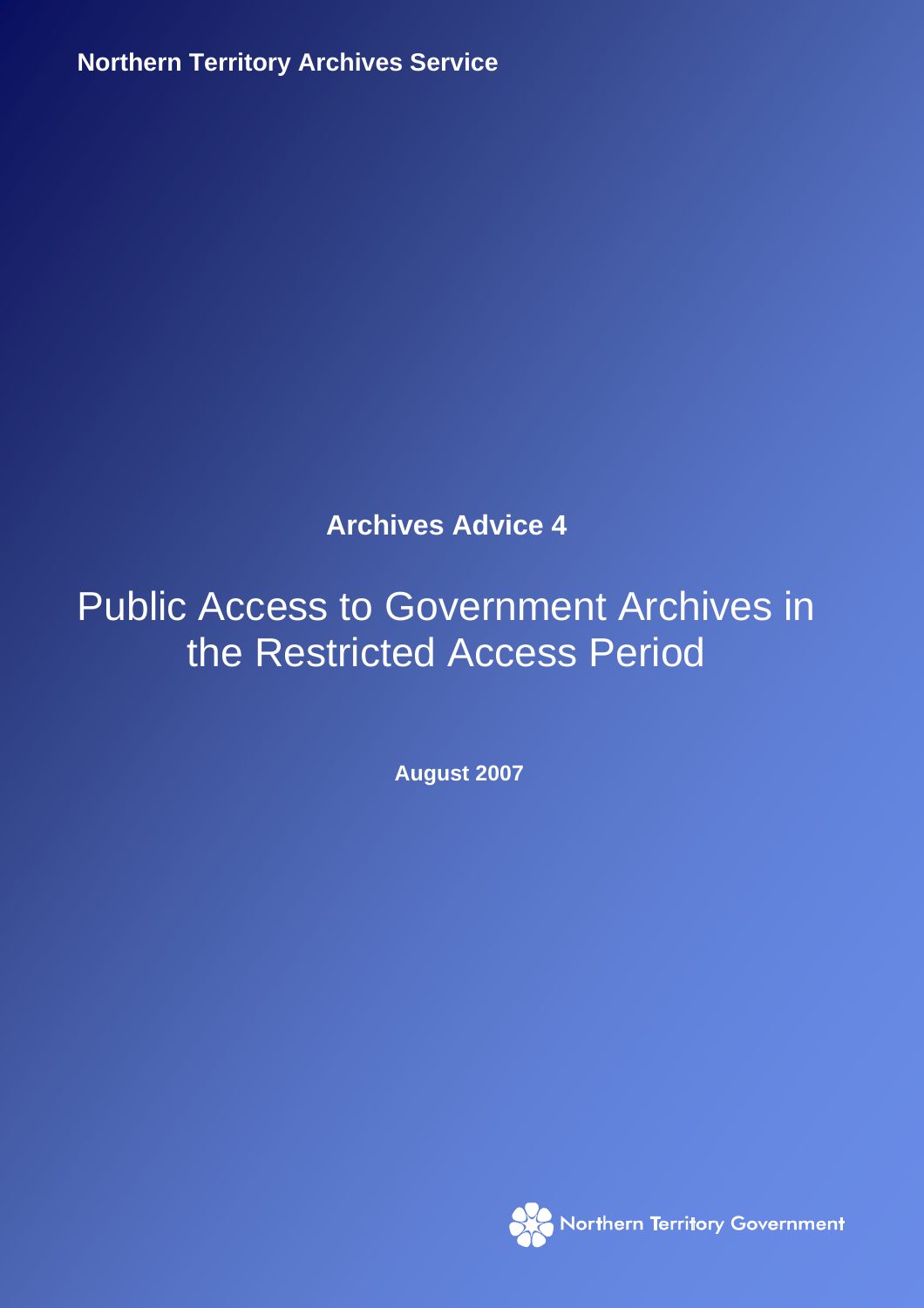For information and advice, please contact

NT Archives Service GPO Box 874 Darwin NT 0801

Telephone: (08) 8924 7677<br>Facsimile: (08) 8924 7660 Facsimile: (08) 8924 7660<br>Website: http://www.nt.go http://www.nt.gov.au/dcis/nta/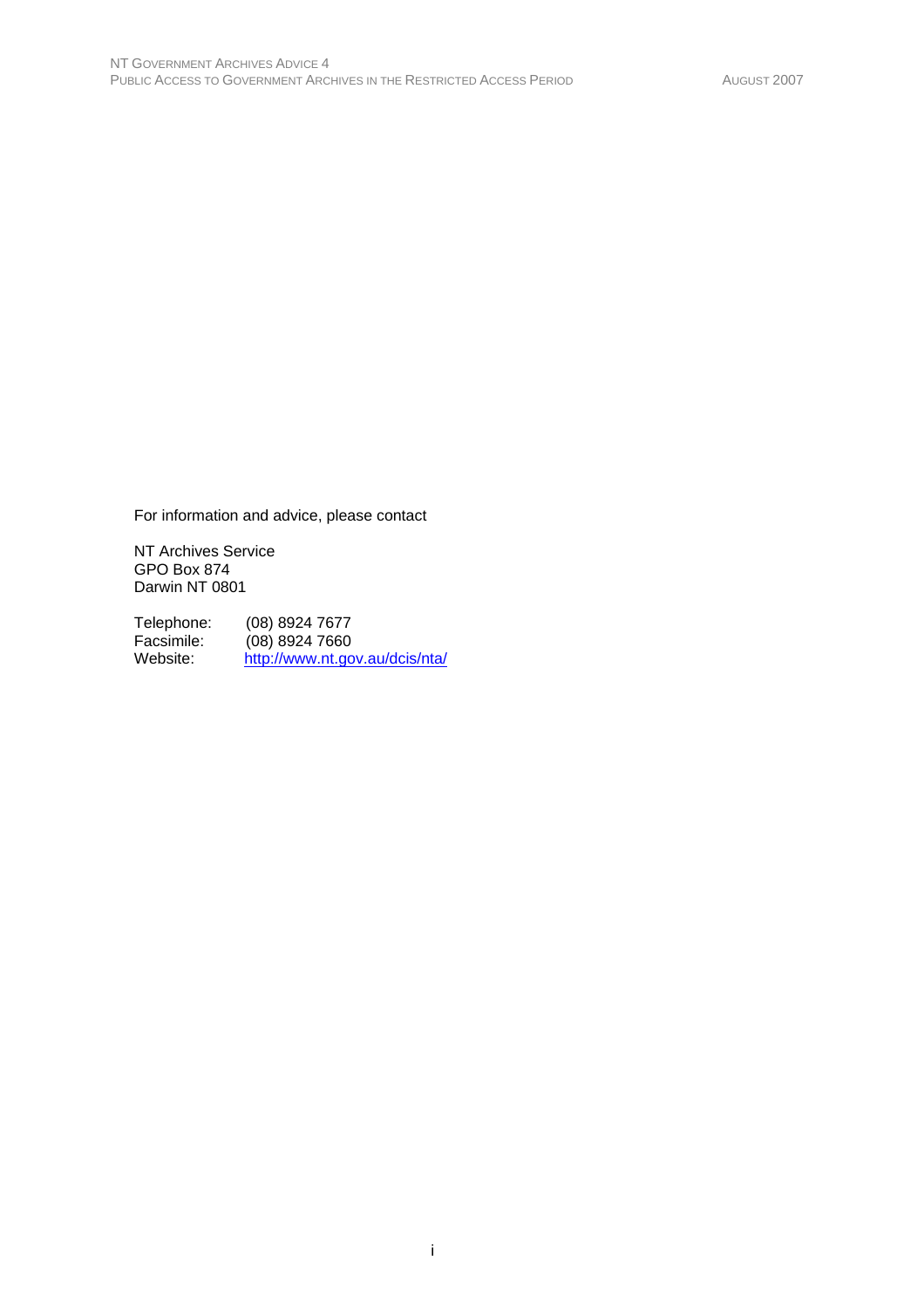# **TABLE OF CONTENTS**

| <b>Public Access within the Restricted Access</b> |  |
|---------------------------------------------------|--|
|                                                   |  |
| How to Apply for Access Through the NT            |  |
|                                                   |  |
| How to Complete an Application Form  3            |  |
| <b>Public Sector Organisation Considerations</b>  |  |
|                                                   |  |
|                                                   |  |
|                                                   |  |
|                                                   |  |
|                                                   |  |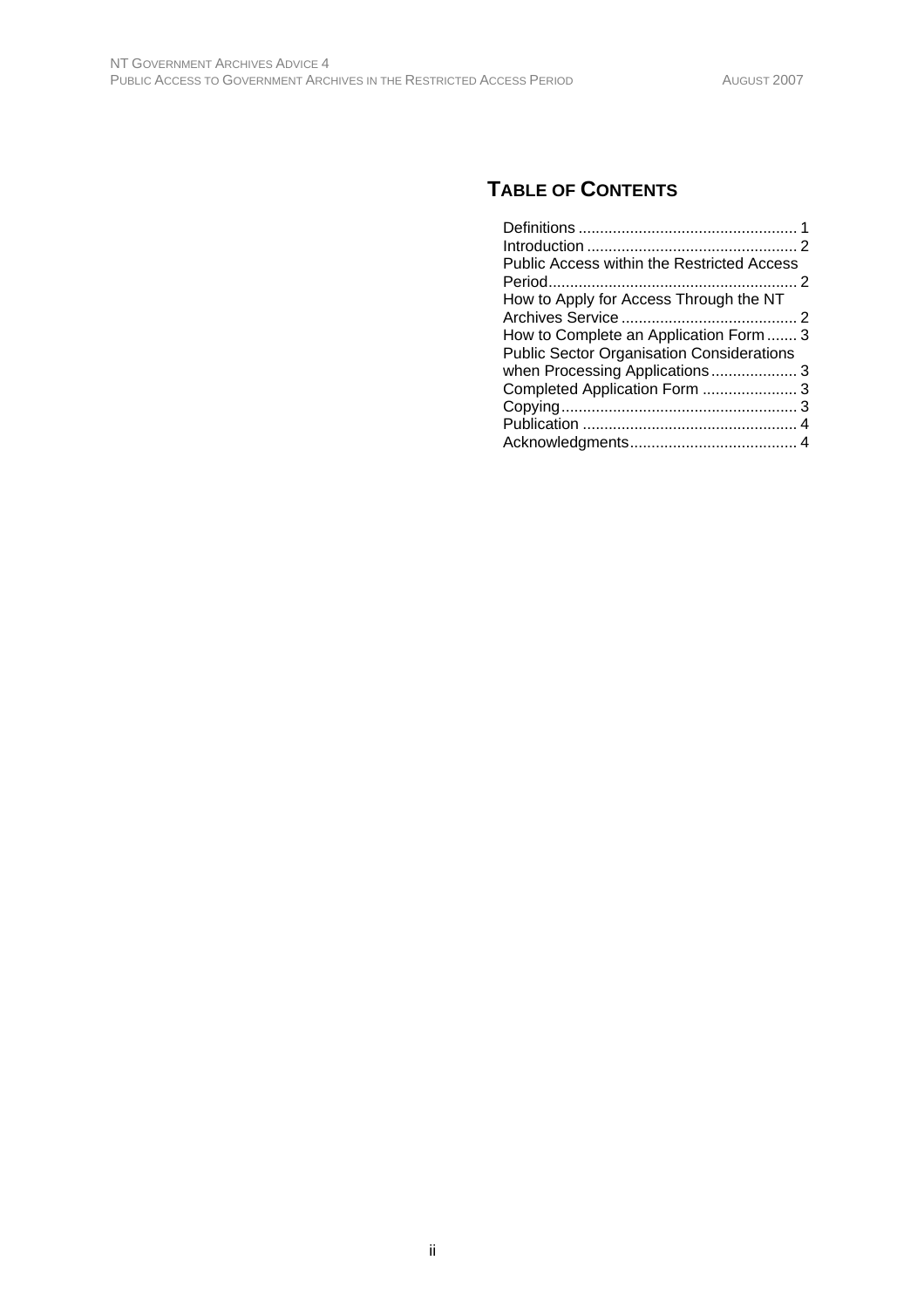#### **DEFINITIONS**

| <b>Appraisal</b>                                 | The process of evaluating business activities to determine which records<br>need to be captured and how long the records need to be kept to meet<br>business needs, to maintain organisational accountability and<br>community expectations.                                                   |
|--------------------------------------------------|------------------------------------------------------------------------------------------------------------------------------------------------------------------------------------------------------------------------------------------------------------------------------------------------|
| <b>Archive</b>                                   | A record of permanent value that forms part of the Territory Archives. <sup>1</sup>                                                                                                                                                                                                            |
| <b>Disposal</b>                                  | A range of processes associated with implementing authorised decisions<br>about records retention, destruction, rearrangement, migration or<br>transfer of custody or ownership.                                                                                                               |
| <b>Disposal schedule</b>                         | A formal policy, authorised jointly by the Chief Executive of an NT<br>Government public sector organisation and the NT Archives Service,<br>that defines the temporary or permanent status, retention period and<br>consequent disposal actions authorised for classes of records.            |
| Open access period                               | The period during which the public can routinely access government<br>archives held in the custody of the NT Archives Service. The open<br>access period begins after the end of the restricted access period.                                                                                 |
| <b>Permanent records</b>                         | Records of permanent value which are in the custody of a public sector<br>organisation. When permanent records are transferred into the custody<br>of the NT Archives Service, they are considered an archive and form<br>part of the Territory Archives (see Archive and Territory Archives). |
| <b>Public sector organisation</b>                | An agency as defined in s.5 of the Information Act.                                                                                                                                                                                                                                            |
| <b>Record</b>                                    | Recorded information in any form (including data in a computer system)<br>that is required to be kept by a public sector organisation as evidence of<br>the activities or operations of the organisation, and includes part of a<br>record and a copy of a record.                             |
| <b>Responsible public sector</b><br>organisation | Public sector organisation (as defined above) that is responsible for the<br>function to which the record or archive relates.                                                                                                                                                                  |
| <b>Restricted access period</b>                  | The period during which decisions on access to government archives<br>held in the custody of the NT Archives Service are made by the public<br>sector organisation responsible for the archives (s.144 of the Information<br>Acti).                                                            |
| <b>Series</b>                                    | Those records or archives having the same provenance which belong<br>together because:                                                                                                                                                                                                         |
|                                                  | they are part of a discernible filing system (alphabetical,<br>numerical, chronological, or a combination of these);                                                                                                                                                                           |
|                                                  | they have been kept together because they result from the same<br>activity, or                                                                                                                                                                                                                 |
|                                                  | they are of similar formats and relate to a particular function.                                                                                                                                                                                                                               |
|                                                  | A series may consist of only one item. <sup>2</sup>                                                                                                                                                                                                                                            |
| <b>Territory Archives</b>                        | Records held on behalf of the Territory by the archives service. <sup>3</sup>                                                                                                                                                                                                                  |

<sup>1</sup>. s. 4 *Information Act*<br><sup>2</sup>. Judith Ellis (ed.) *Keeping Archives 2<sup>nd</sup> Edition,* (Australian Society of Archivists and DW Thorpe, Melbourne 1993), p.479 3 . s. 4 *Information Act*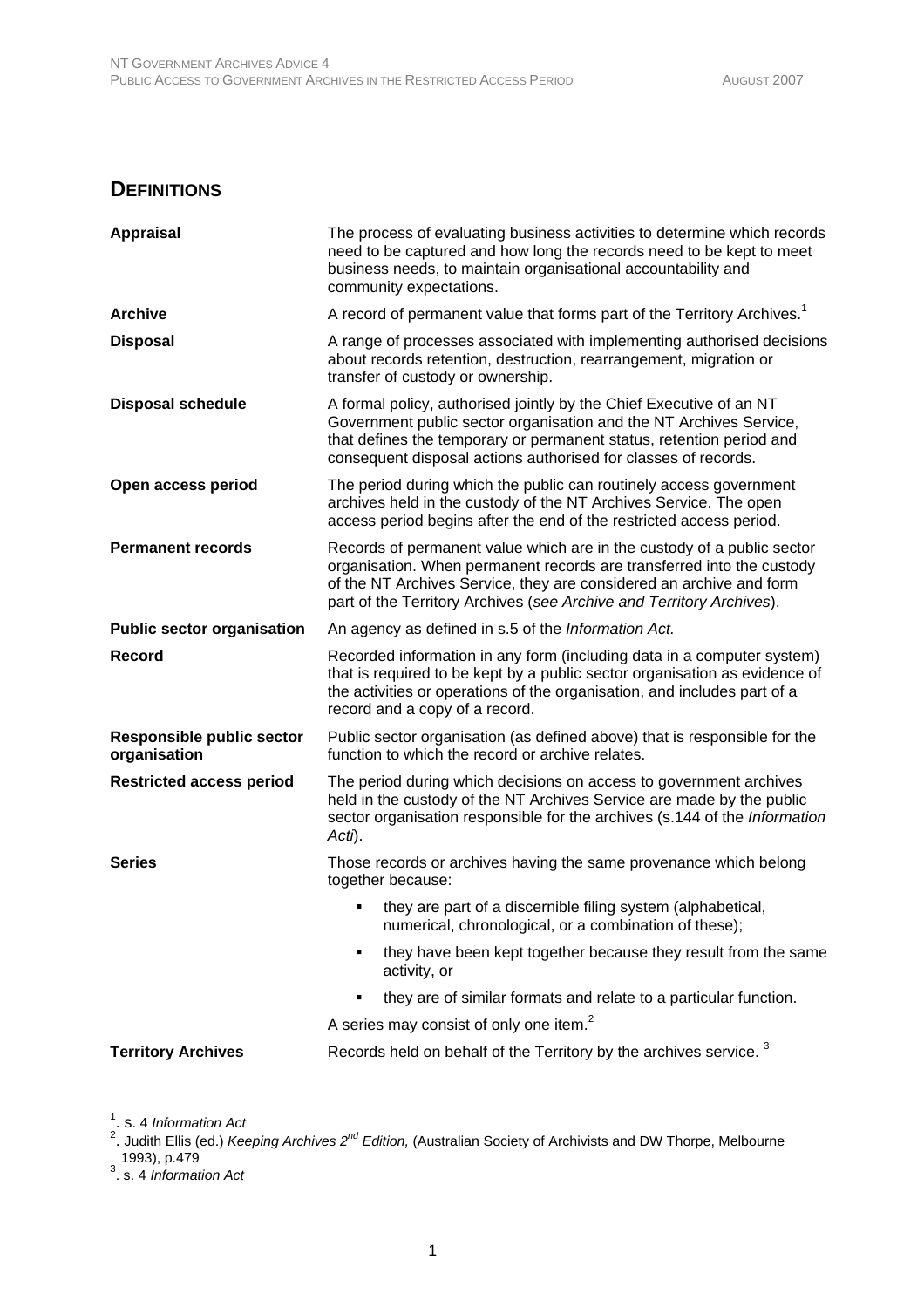#### **INTRODUCTION**

Access to government archives held by the NT Archives Service is determined in accordance with Section 142 of the *Information Act*.

The *Information Act* provides for the transfer of permanent records to the NT Archives Service, where they become part of the Territory Archives. Territory Archives are preserved for their value to the government and the community.

All government archives must be open for public access eventually. The **open access period** is the period during which the public may access the archives. Public access to government archives is restricted prior to the open access period.

The **restricted access period** for government archives in the custody of the NT Archives Service is the period during which decisions on access are made by the public sector organisation responsible for the archives.

The restricted access period is negotiated by the Chief Executive Officer of the responsible public sector organisation and the NT Archives Service at the time of transfer of the records (s.142 (1) of the *Information Act*). An Access Agreement defines when an archives series will be open to the public (see *Archives Advice 1: Access Agreements for Government Archives).* 

The *Information Act* provides for an open access period for government archives commencing 30 years after their creation. If it is in the public interest a 45-year restricted

access period may apply. Further extensions of ten-year periods are permissible if it is in the public interest. However, all government archives must be open after a maximum restricted access period of 100 years.

Decisions about access to government archives during the restricted access period are made by the responsible public sector organisation.

#### **PUBLIC ACCESS WITHIN THE RESTRICTED ACCESS PERIOD**

During the restricted access period, if the archives have been specifically identified in the custody of the NT Archives Service, an application for access may be made to the responsible public sector organisation through the NT Archives Service.

Individuals may also request access through Part 3 (Access and Correction Rights) of the *Information Act*. Further information about Access to Government Information can be found on the website of the Office of the Information Commissioner (www.infocomm.nt.gov.au).

## **HOW TO APPLY FOR ACCESS THROUGH THE NT ARCHIVES SERVICE**

Researchers who wish to apply for access to restricted government archives through the NT Archives Service must complete a *Form 4 Access to Government Archives: Application for Access to Government Archives in the Restricted Access Period*. NT Archives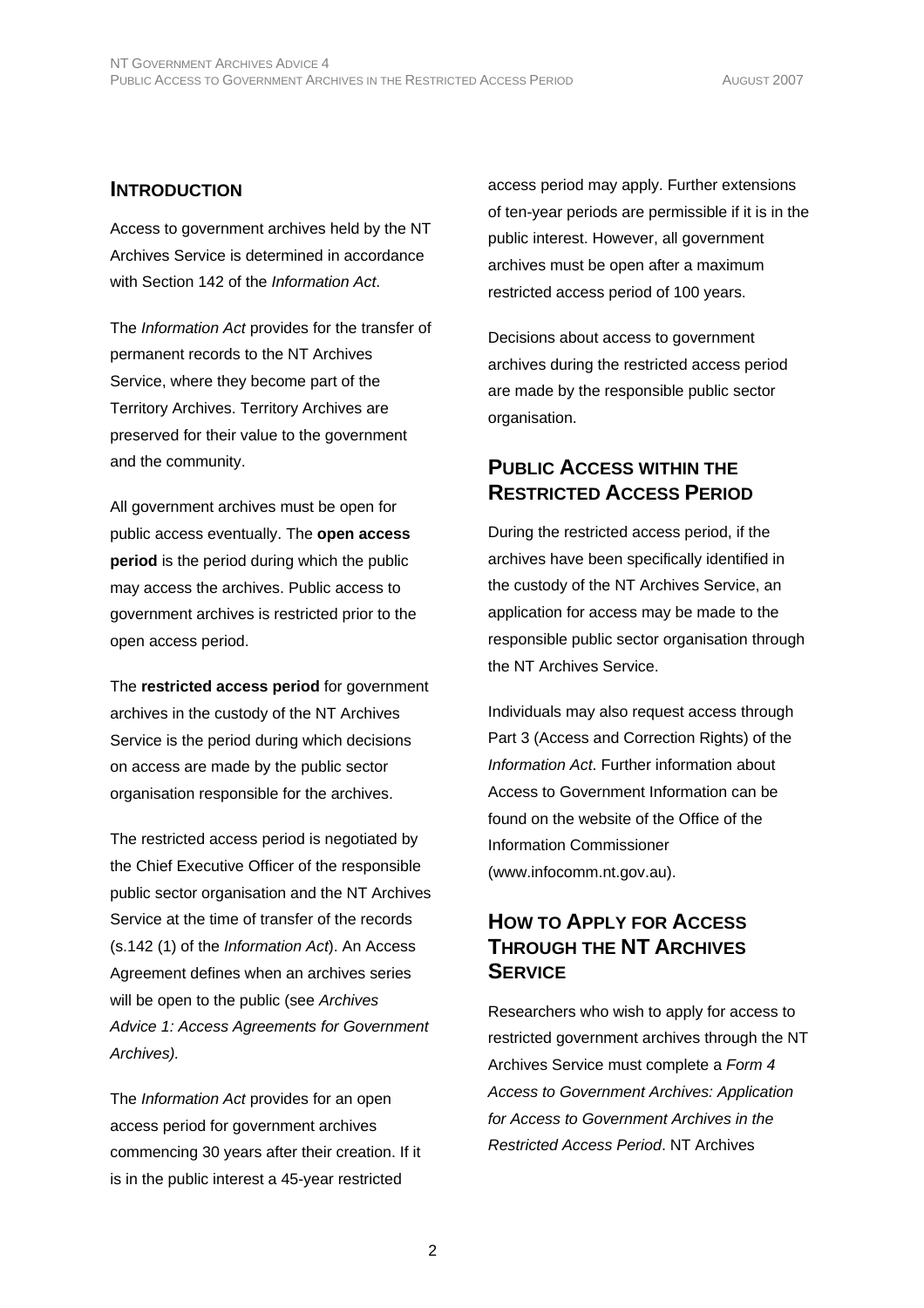Service staff will provide assistance with the completion of this form.

Once the form is completed it will be forwarded to the responsible public sector organisation for action. The public sector organisation will acknowledge receipt of the application and provide contact details for the action officer and nominated timeframe for response.

Public sector organisations should note that this is not a "Freedom of Information" request.

## **HOW TO COMPLETE AN APPLICATION FORM**

The applicant must provide her/his name and contact details and the name of the organisation she/he represents, if applicable.

NT Archives Service staff will assist the applicant to complete the description of records section of the form. This information includes identifying the public sector organisation responsible for the archives series, the series number and title, and any specific items within the series. A detailed explanation of the reason for the request must be provided.

On signing the form, the applicant must agree to use the archives in a responsible manner, including not revealing incidental information discovered in the course of their research. This form is not to be considered permission to publish any information to which access has been granted.

#### **PUBLIC SECTOR ORGANISATION CONSIDERATIONS WHEN PROCESSING APPLICATIONS**

The public sector organisation should consult the Access Agreement for the series and the series registration list. It may be useful to review any previous decisions regarding access to the series, and whether access has previously been provided under Part 3 of the *Information Act*. Further information may be sought from the applicant if considered necessary for decision making.

# **COMPLETED APPLICATION FORM**

Once the application form has been actioned by the responsible public sector organisation, copies should be forwarded to the applicant and the NT Archives Service. If access has been granted, the applicant will need to contact the NT Archives Service to make an appointment to access the records in the Public Search Room, as per standard procedures for public access. The applicant must bring her/his approved application form when visiting the NT Archives Service to view the archives.

# **COPYING**

Where the responsible public sector organisation has granted permission to a researcher to copy from the restricted archives series, standard NT Archives Service copying procedures will apply, and the researcher will incur any fees to cover copying costs.